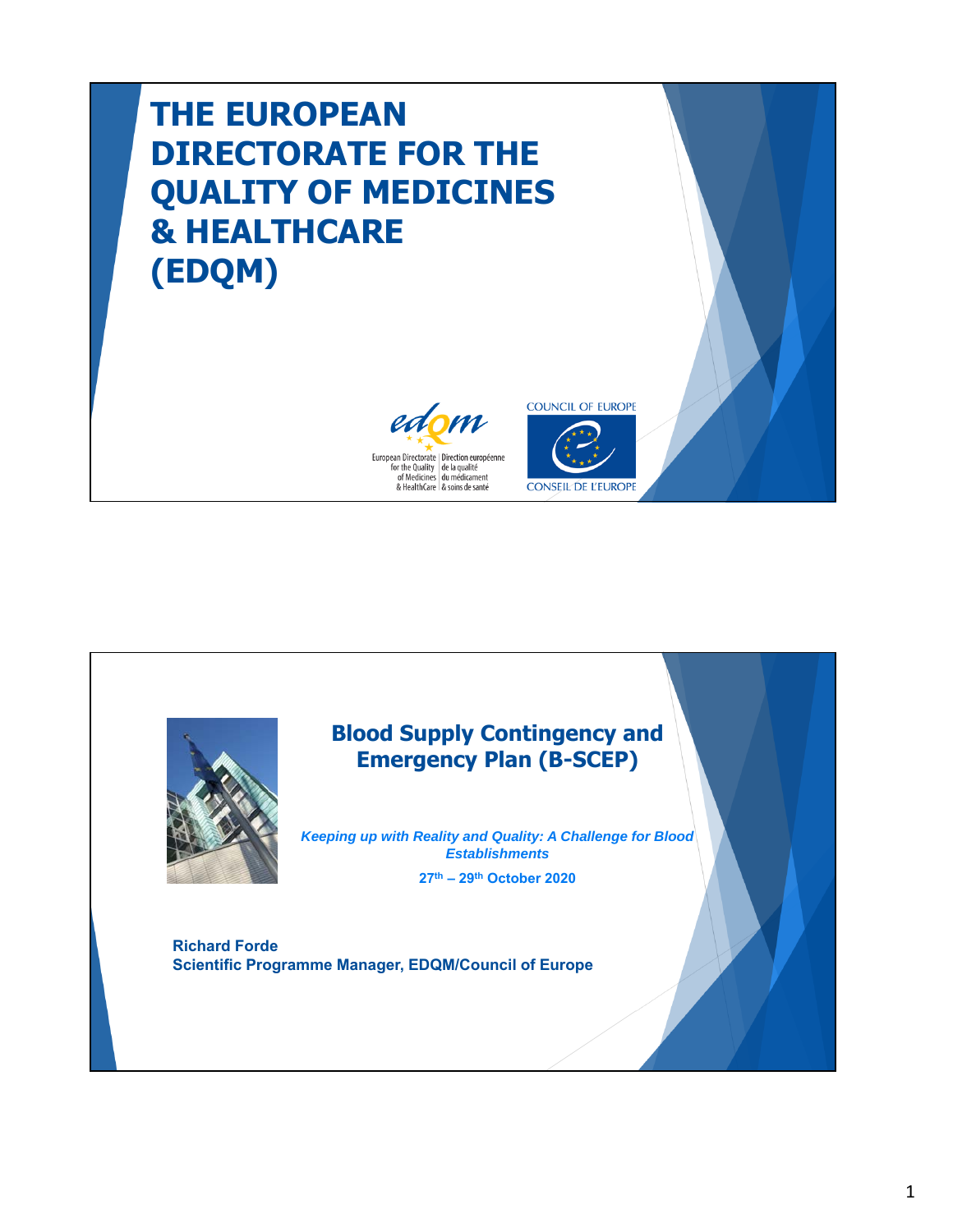

| <b>Emergency and Contingency Planning</b>                                                                                                                                                                                                                                                                              |  |  |  |  |
|------------------------------------------------------------------------------------------------------------------------------------------------------------------------------------------------------------------------------------------------------------------------------------------------------------------------|--|--|--|--|
| <b>Emergency planning</b> is the creation of plans through which an organisation<br>manages the impact of an unexpected disaster                                                                                                                                                                                       |  |  |  |  |
| In this context that enables it to provide the required blood, blood products and<br>services to the healthcare community                                                                                                                                                                                              |  |  |  |  |
| - Delivering assistance to those affected by an event;                                                                                                                                                                                                                                                                 |  |  |  |  |
| <b>Business Continuity</b> is the capability of an organisation to continue the delivery of<br>products and services within acceptable timeframes at a predefined capacity during a<br>disruption                                                                                                                      |  |  |  |  |
| - Dealing with the impact of an event on the service itself;                                                                                                                                                                                                                                                           |  |  |  |  |
| Emergency planning and business continuity: why blood services must plan for both. How the EBA working group (WG) is assisting blood services (R. Rackham & A. Kelly) - ISBT Science Series (2018) 13,<br>$51 - 58$<br>ISO 22301:2019, Security and resilience - Business continuity management systems - Requirements |  |  |  |  |
| ©2020 EDQM, Council of Europe. All rights reserved.                                                                                                                                                                                                                                                                    |  |  |  |  |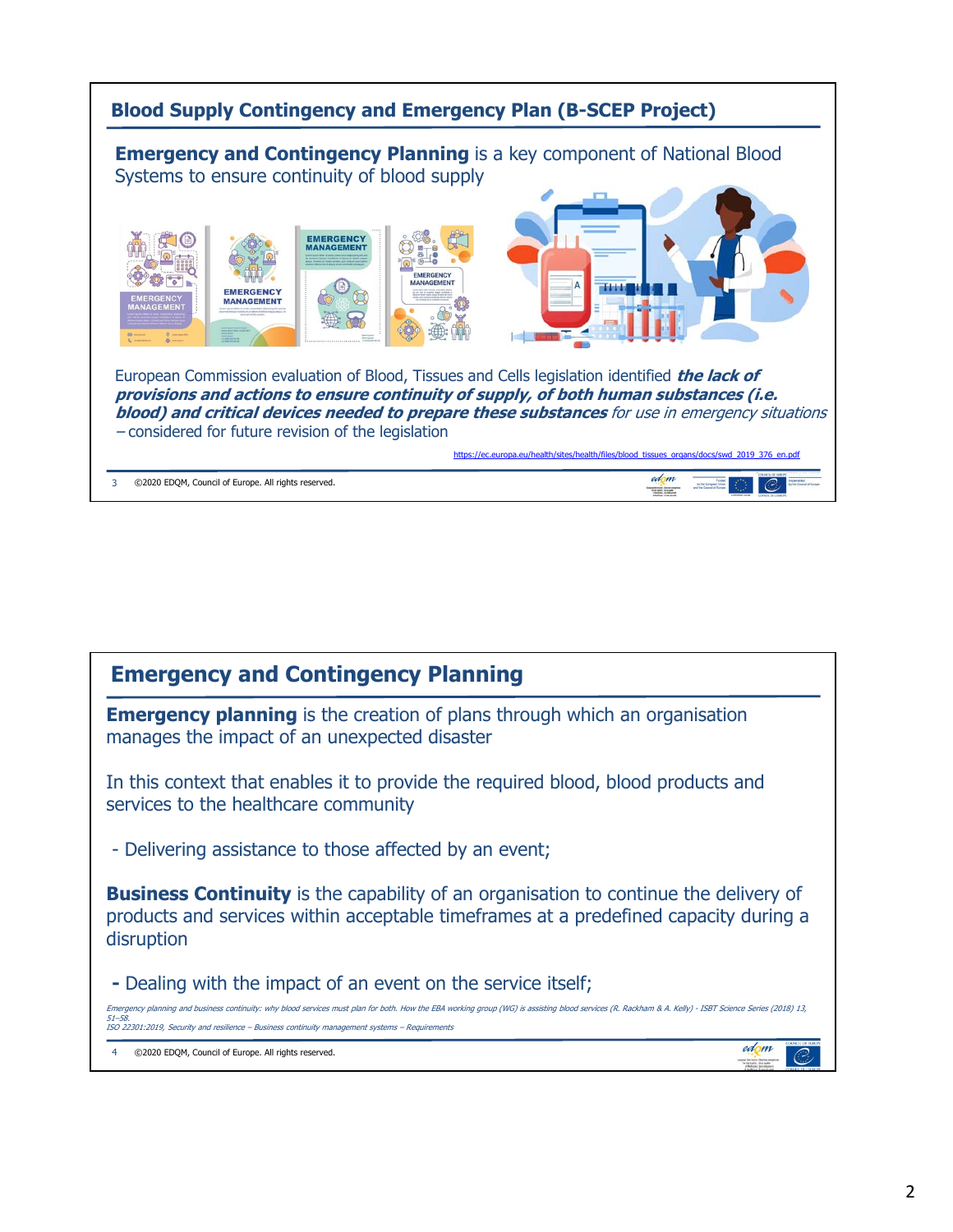

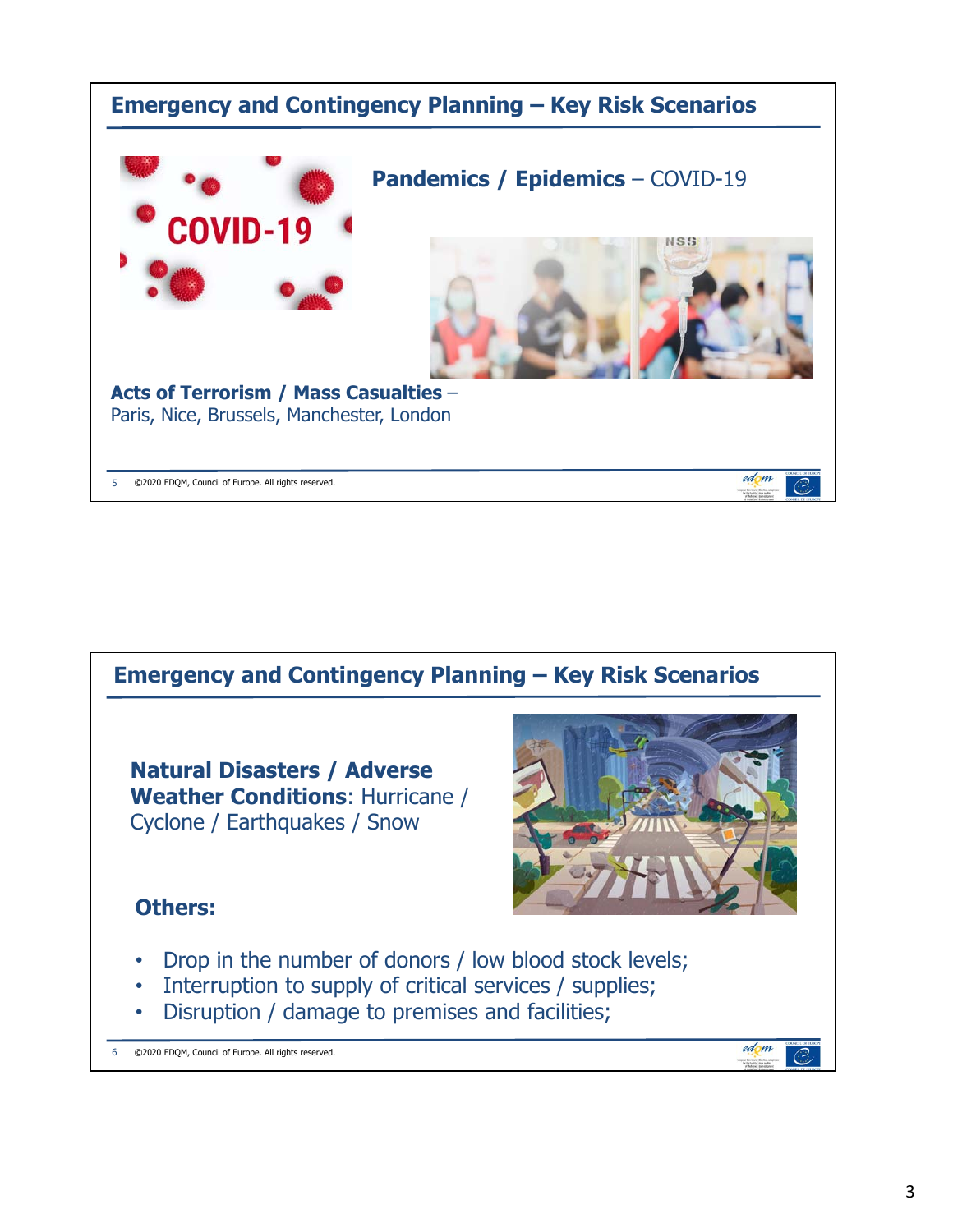

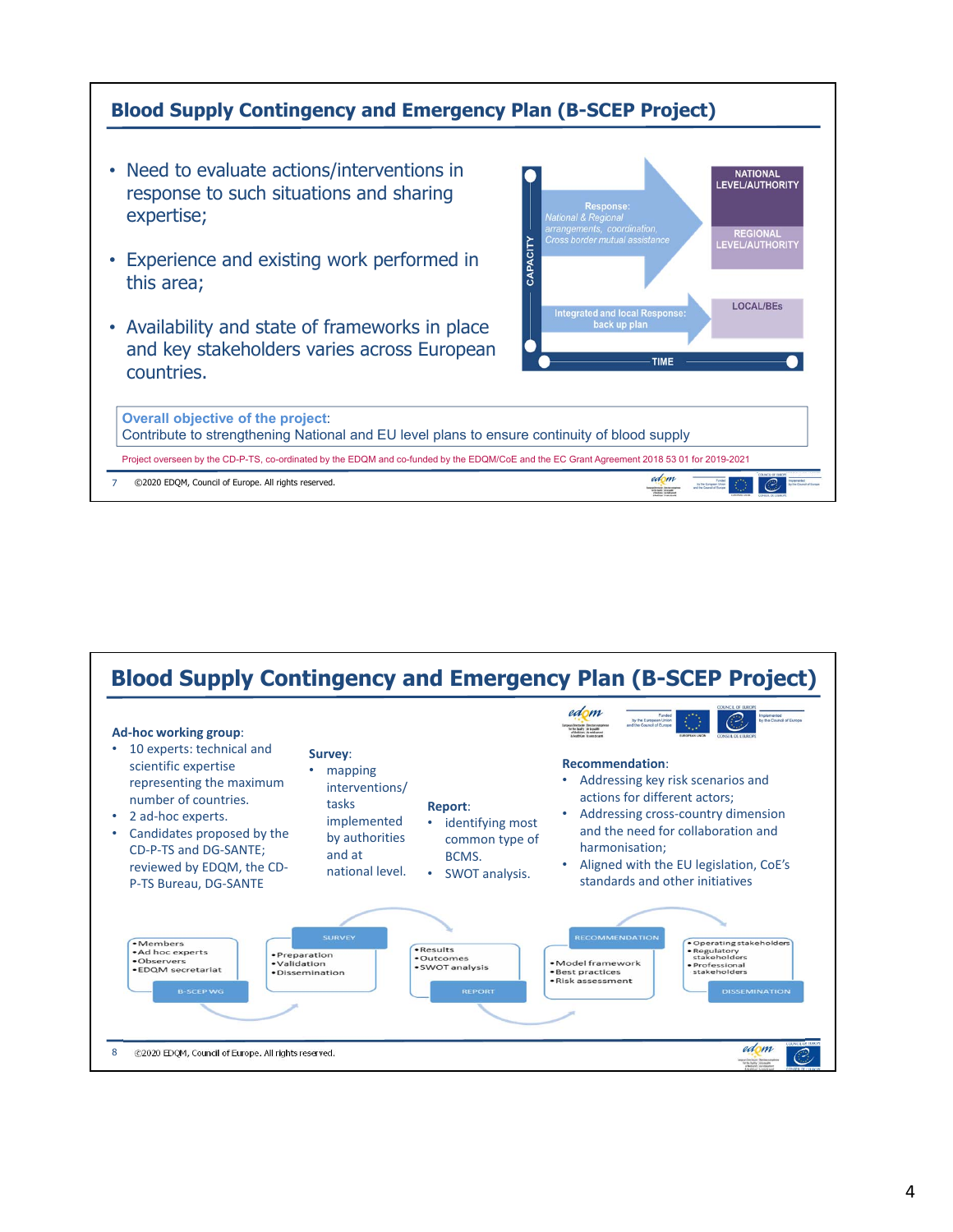

| <b>B-SCEP Working Group</b>    |                                                                           |                    |                                                                               |  |
|--------------------------------|---------------------------------------------------------------------------|--------------------|-------------------------------------------------------------------------------|--|
|                                | <b>Members</b>                                                            |                    |                                                                               |  |
| <b>Name</b>                    | <b>Organisation</b>                                                       | Country            |                                                                               |  |
| <b>APELSETH Torunn Oveland</b> | Haukeland University Hospital                                             | Norway             | <b>Acknowledgments</b>                                                        |  |
| <b>AVALISHVILI Levan</b>       | The Jo Ann Medical Center Blood Bank                                      | Georgia            |                                                                               |  |
| <b>HILGER Anneliese</b>        | Paul Ehrlich Institute (PEI)                                              | Germany            | <b>- B-SCEP Working Group;</b>                                                |  |
| <b>HOENTJEN Dinie</b>          | Sanguin Blood Bank                                                        | <b>Netherlands</b> |                                                                               |  |
| <b>IHALAINEN Jarkko</b>        | <b>Finnish Red Cross Blood Service</b>                                    | Finland            | <b>Lorenzo Montrasio, Council of Europe</b><br>٠                              |  |
| <b>MARANO Giuseppe</b>         | Italian National Blood Center                                             | Italy              |                                                                               |  |
| <b>MENELAOU Socrates</b>       | Cyprus Blood Establishment                                                | Cyprus             |                                                                               |  |
| <b>POLITI Constantina</b>      | Hellenic Coordinating Haemovigilance Centre                               | Greece             | <b>Thank you</b>                                                              |  |
| <b>SOUSA Anna Paula</b>        | Portuguese Blood & Transplantation Institute                              | Portugal           |                                                                               |  |
| <b>YILMAZ Soner</b>            | Temporary Regional Blood Center of Health<br>Sciences University, Gulhane | <b>Turkey</b>      | CD-P-TS;<br>m.                                                                |  |
| <b>Ad-hoc Experts</b>          |                                                                           |                    | <b>EC/DG-SANTE;</b>                                                           |  |
| <b>Name</b>                    | <b>Organisation</b>                                                       | Country            |                                                                               |  |
| <b>McKINNEY Paul</b>           | European Blood Alliance (EBA)                                             | <b>Netherlands</b> |                                                                               |  |
| <b>VAN HOYDONCK Pascale</b>    | <b>Blood Transfusion Association (BTA)</b>                                | Belgium            |                                                                               |  |
| 10                             | ©2020 EDQM, Council of Europe. All rights reserved.                       |                    | THINGH OF HUNT<br>edom<br>pundentwir (Bedause)<br>for the budge (or lequities |  |